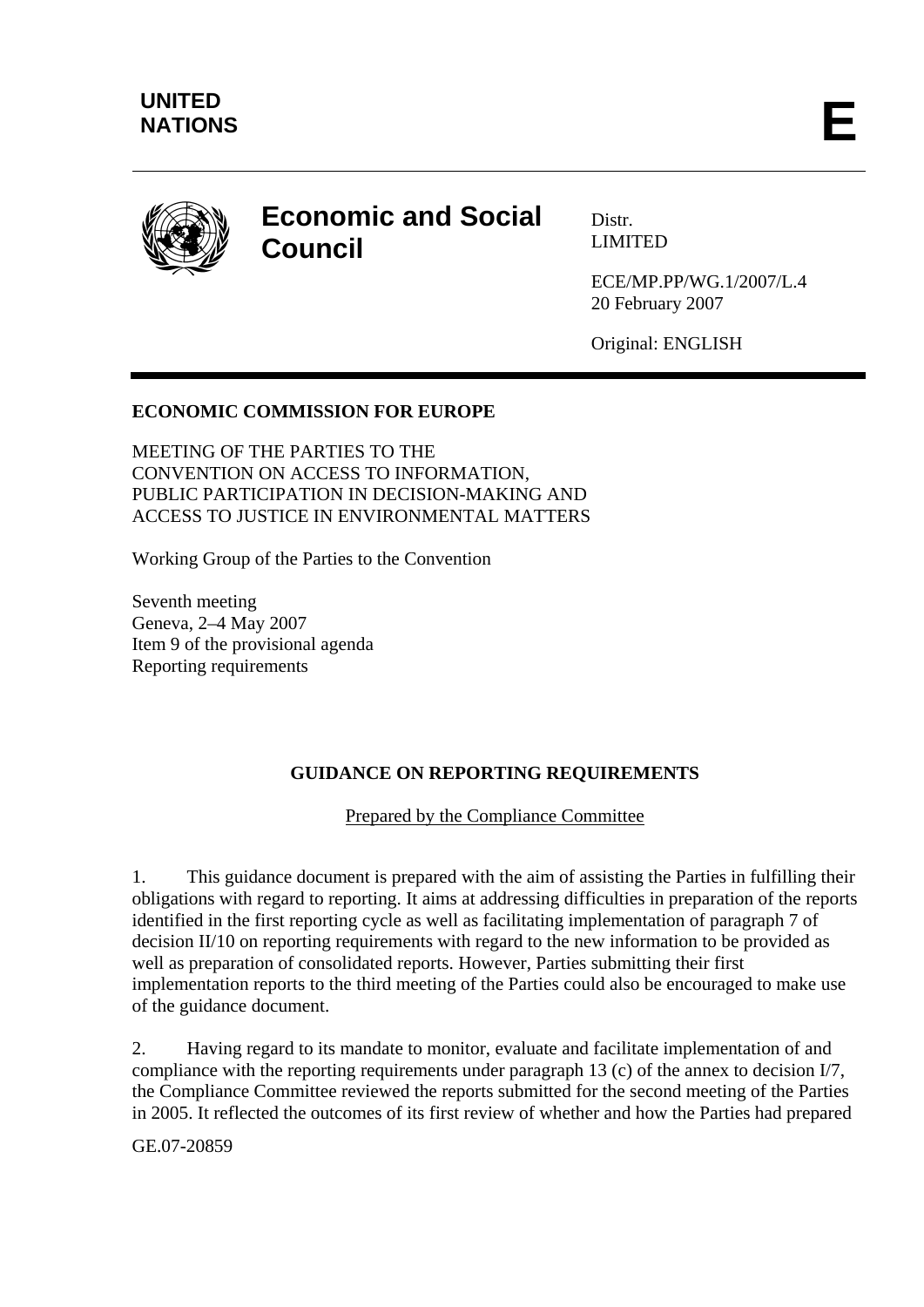ECE/MP.PP/WG.1/2007/L.4 Page 2

and submitted their national implementation reports (NIRs) in its report to the second meeting of the Parties (ECE/MP.PP/2005/13, paras. 44–51).

3. At the time of the second meeting of the Parties, concerns were expressed over the timeliness of some of the reports (decision II/10, para. 2; ECE/MP.PP/2005/13, para. 46), and the varying quality of information provided in the reports (decision II/10, para. 5; ECE/MP.PP/2005/13, para. 50).

4. The Committee subsequently considered all the reports carefully, including those submitted after the meeting of the Parties. At the request of the Committee, one of its members carried out a comprehensive analysis of the implementation reports which served as a basis for the Committee's work on facilitating compliance with the reporting requirements.

5. Having analysed the reports, the Committee considers that the present system was overall successful. The fact that all of the States that were Parties at the time of the deadline for submission of reports for the second meeting of the Parties did in fact submit reports, albeit some of them after the meeting, was probably unprecedented in the history of reporting mechanisms under multilateral environmental agreements.

6. However, taking into consideration the concerns referred to in paragraph 3, and mindful of its aforementioned mandate to, *inter alia,* facilitate implementation of and compliance with the reporting requirements, the Committee considered that guidance for the Parties on the preparation of reports in the next cycle could be useful.

7. Given the overall success of the first reporting cycle, the purpose of this document is to enhance a system that is generally working well, rather than make radical changes to it or create any additional reporting obligations. In particular, the Committee considers it important to avoid introducing additional requirements that could complicate the reporting process and thereby deter Parties from reporting. At the same time, it believes that the level of detail in the current reporting format should not be reduced.

# **I. PROCESS OF PREPARATION OF NATIONAL REPORTS**

## **A. National consultations**

# *(i) Governmental consultations*

8. While ministries of environment are usually responsible for the preparation of the national implementation reports, these reports are submitted to the Meeting of the Parties in the name of the Government of a particular Party. Furthermore, the reports are more comprehensive where inter-agency and, as appropriate, intra-agency consultations take place at various stages of the preparation process. Such consultations also provide an opportunity for environment ministries to engage other relevant ministries (of transport, health, industry, natural resources, justice, etc.), agencies and authorities at various levels of government in a discussion on implementation of the Convention. It can therefore be useful to identify, in advance of the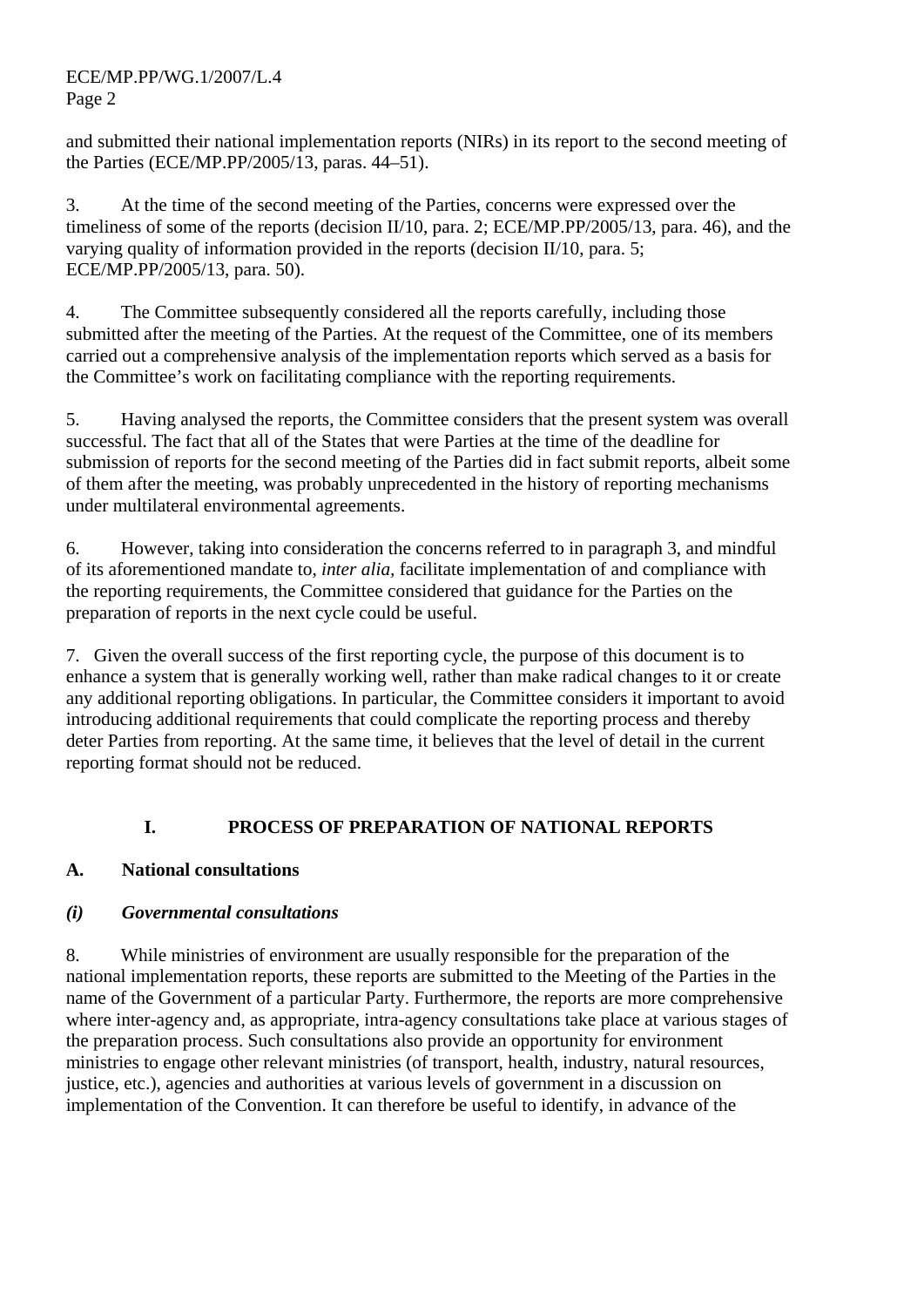consultation phase, a list of various agencies and authorities that can contribute to the preparation process.

## *(ii) Public/stakeholder consultations*

9. The process of preparing the reports, which involves a dialogue with the public at the national level, is an extremely important aspect of the reporting mechanism (ECE/MP.PP/C.1/2006/4, para. 36 (c)).

10. Such consultation is most effective if the public is involved at an early stage, when issues and information to be included in the report are identified. An effective consultation process should involve two stages: (1) an early consultation on which issues should be reflected in the report (prior to the development of the first draft of the report), and (2) a follow-up consultation on the draft report. So, for example, an agency or official tasked with preparing the report may wish to issue a call for suggestions as to which aspects of implementation the report should focus on (see paras. 36–39) or which practical examples it should reflect. Any such invitation or notification would need to provide information on the reporting requirements and the content of the previous national report, if applicable. Information collected from the public and other stakeholders would then be reflected in the first draft of the report. Once the first draft of the report is completed, its text could be published on the agency's website with an invitation to provide comments.

11. Experience with preparing various national assessments demonstrates that multistakeholder consultations, including in the form of multi-stakeholder working groups, provide one of the best ways of ensuring comprehensiveness of information. Such groups may involve representatives of various public authorities, judicial authorities and NGOs. So, for example, multi-stakeholder working groups established under various national-level assessments in the course of the UNECE/UNITAR project on the development of the national profiles and several projects of the Regional Environmental Center (REC) have been very successful in ensuring that the opinions of various groups and stakeholders were represented in the final output.

12. It is important, however, that any drafts elaborated by such multi-stakeholder groups be made publicly available (for example, through the Internet) and that the general public have an opportunity to be involved both at an early stage and throughout the consultation process.

#### **B. Timeline**

13. While most of the Parties submitting reports to the second meeting of the Parties submitted them within the deadline, some of the reports were submitted late. This late submission of reports prevented integration of the information contained therein into the synthesis report. It also resulted in additional expenditures related to informal translation of the reports to make them available at the meeting of the Parties.

14. The Meeting of the Parties encouraged Parties to give early consideration to the preparation of national implementation reports (decision II/10, para. 6).

15. If the Parties wish to ensure a meaningful consultation process and timely submission of reports, they may wish to consider using the following timeline for the national report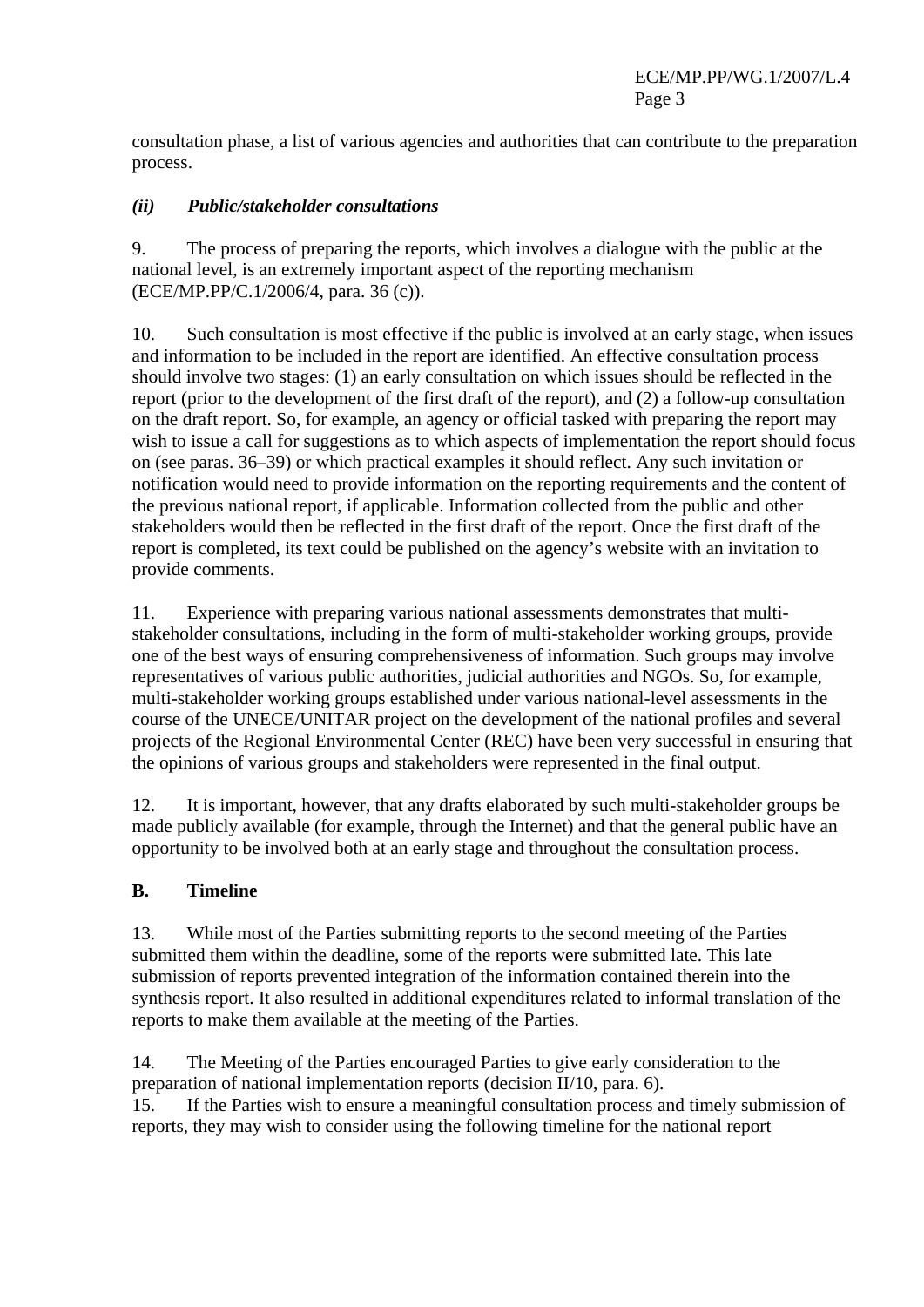ECE/MP.PP/WG.1/2007/L.4 Page 4

preparation process, keeping in mind that, in accordance with decision II/10, the reports should be submitted to the secretariat 180 days in advance of the meeting of the Parties:

| <b>Process</b>                                                          | <b>Time required</b>                                 | <b>Timing</b>                         |
|-------------------------------------------------------------------------|------------------------------------------------------|---------------------------------------|
| National Consultation on the<br>content of the report                   | 3 months                                             | $Mid$ -May – mid-August 2007          |
| First draft                                                             | 1 month                                              | $Mid$ -August – mid-September<br>2007 |
| Consultation on the draft                                               | 30-60 days                                           | Mid-September – mid-November<br>2007  |
| Final report preparation<br>(including translation, where<br>necessary) | 30 days                                              | Mid-November – mid-December           |
| NIRs submission deadline                                                | 180 days in advance of the<br>meeting of the Parties | Mid-December 2007                     |

#### **C. Submission of reports to the secretariat**

16. The Meeting of the Parties requested that reports be submitted to the secretariat so as to arrive no later than 180 days before the meeting of the Parties for which they are submitted (decision II/10, para. 9). The Parties may therefore wish to note that, given the intention to hold the next meeting of the Parties in June 2008, the deadline for such submission will be in December 2007 (the exact date to be determined at a later stage).

17. The Committee also notes that paragraph 4 of decision I/8 of the Meeting of the Parties requires that Parties submit their reports both electronically and on paper in one of the official languages of the Convention, as well as in the language(s) of the Party. The Committee therefore wishes to draw to the Parties' attention the importance of carrying out a consultation process on the report in the national language(s) to enable broad and effective participation by various stakeholders.

#### **D. Online reporting**

18. Online reporting could provide a useful means of facilitating access to information on implementation and the functioning of the reporting regime. It allows information to be reordered in various report (output) formats, facilitating the comparison, synthesis and analysis of responses to queries by users. The Committee encourages Parties to make use of electronic information tools, including online reporting where available, in elaborating and submitting the reports.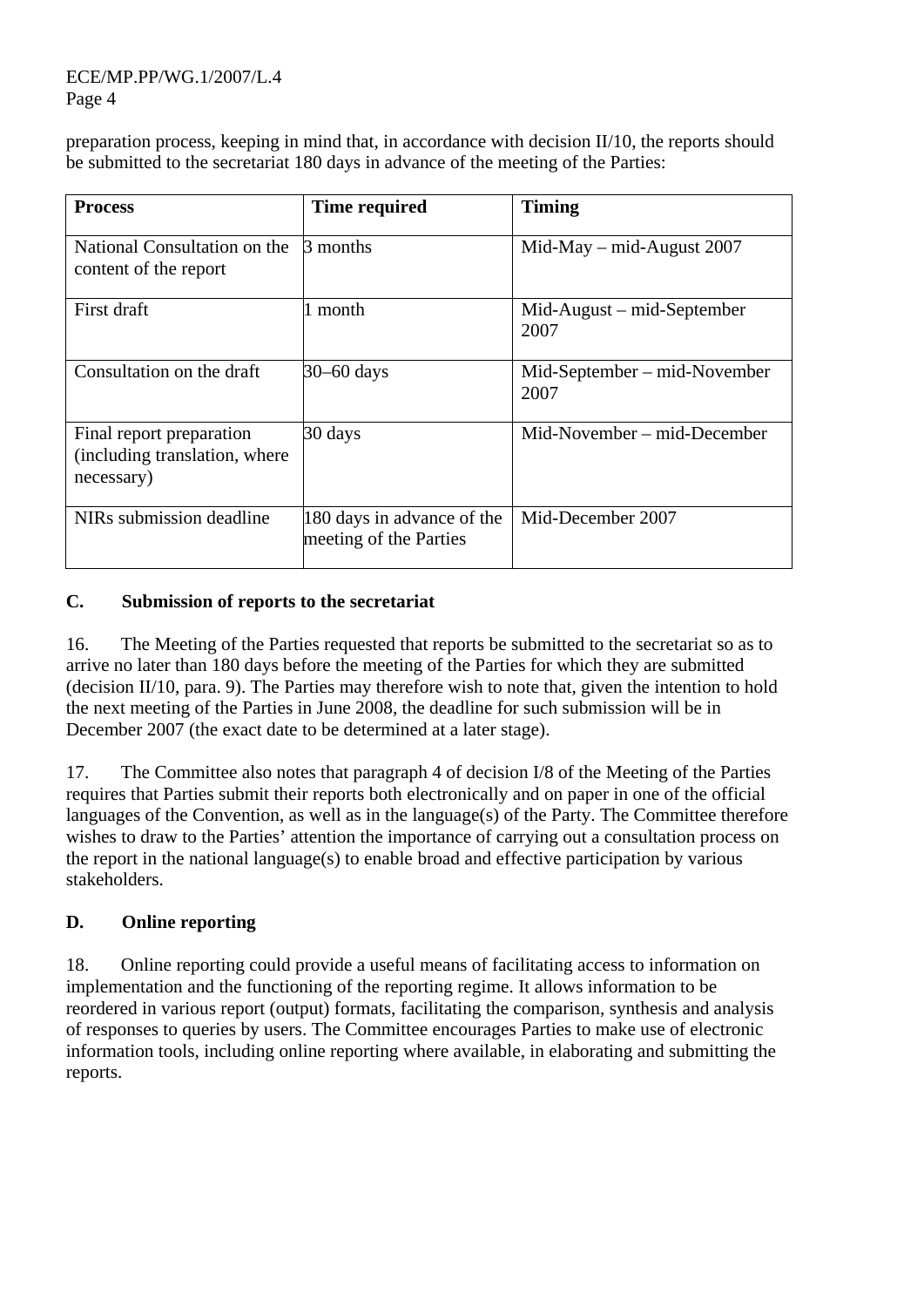## **II. CONTENT OF NATIONAL IMPLEMENTATION REPORTS**

## **A. New information and consolidated reports**

19. The Meeting of the Parties requested each Party, in complying with the reporting requirements for subsequent reporting cycles as set out in paragraph 2 of decision I/8, to submit to the secretariat new information and, where available, a consolidated national implementation report. The Meeting of the Parties also requested that, in order to avoid duplication and extra cost, only such new information be translated by the secretariat into the three official languages (decision II/10, paras. 7 and 8).

20. In this regard two issues of potential concern in preparation of the reports emerge:

(i) How to identify which information is new and should be included in the reports submitted to the secretariat; and

(ii) How to ensure that overall implementation reports are user-friendly and provide comprehensive information on the status of implementation in each country, in particular for various stakeholders at the national level.

#### *(i) New information*

21. In identifying any new developments under particular items, the Parties may consider:

- Whether any significant amendments have been made in the laws, regulations and official instructions/guidance since the first report was prepared;
- Whether any new official interpretation of the laws, regulations and official instructions/guidance has been introduced since the first report was prepared (such interpretation could include decisions of courts, circulars or other forms of instructions issued by central government authorities);
- Whether implementation reports prepared in the previous reporting cycle have been adapted to provide guidance to members of the public on the exercise of their rights under the Convention and the relevant implementing legislation (see para. 9 of decision I/8);
- Whether any new practical measures or arrangements have been introduced by public authorities (see section B below).

22. In order to provide comprehensive information, the above issues should be assessed and addressed under each individual paragraph of the reporting requirements.

#### *(ii) Consolidated reports*

23. The Meeting of the Parties requested each Party to submit to the secretariat in the second reporting cycle new information and, where available, a consolidated national implementation report (para. 7 of decision II/10).

24. The Committee notes that, while the process whereby only new information is included in the official documents submitted to the Meeting of the Parties is possible under decision II/10, the resulting new documents would necessarily reflect only a small part of the overall picture of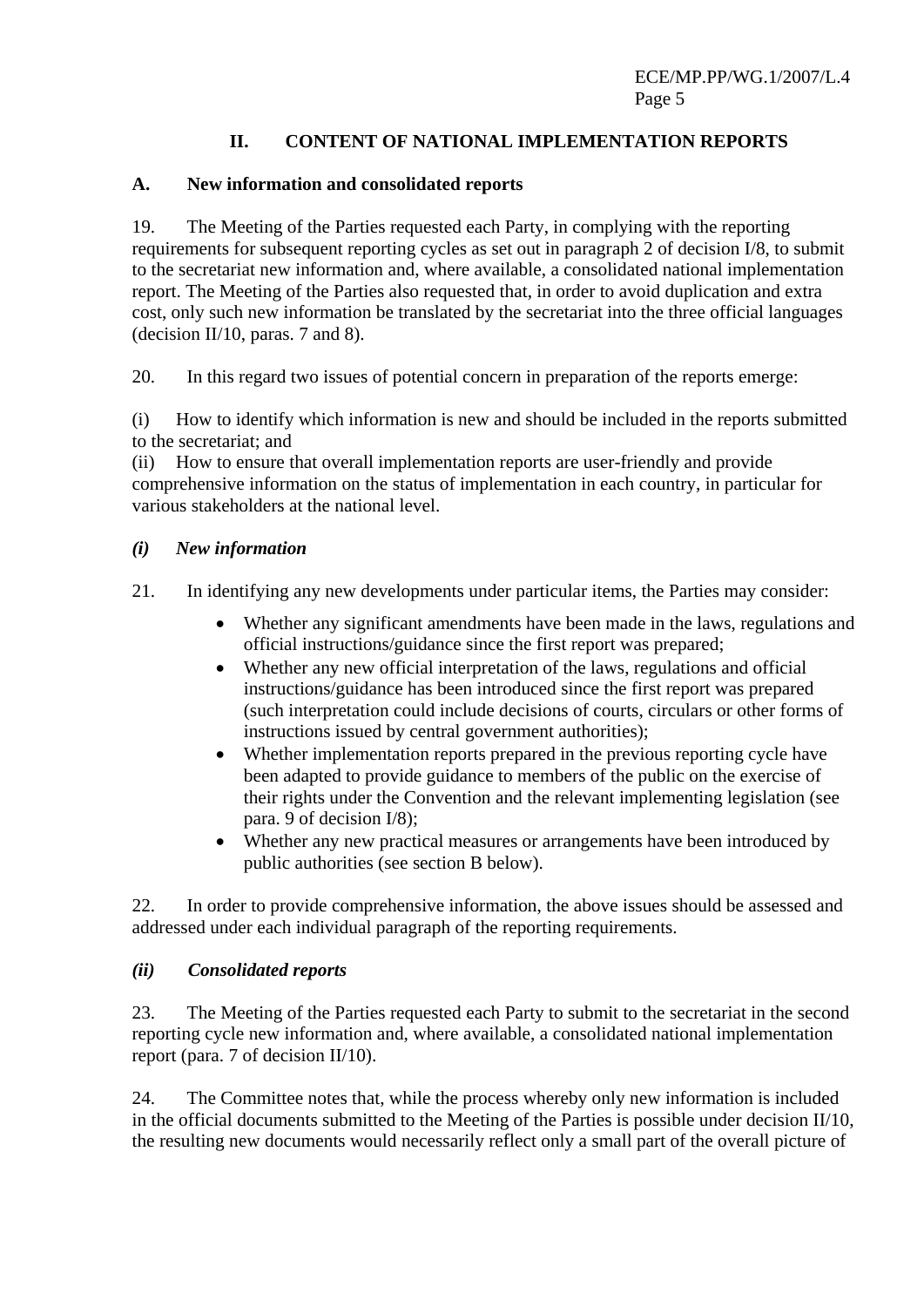national implementation. As such, they would be difficult to use, both as sources of information and as input documents in the national consultation process. This would be even more true of documents prepared in subsequent reporting cycles.

25. Understanding this constraint, the Meeting of the Parties encouraged those submitting the reports to provide consolidated versions of the national reports, building on the reports prepared in the previous cycles.

26. Consolidated reports provide comprehensive and user-friendly information allowing for a meaningful consultation process and can make an important contribution to the reporting process.

27. The Committee therefore recommends that reports submitted in the previous reporting cycle be used as a basis for the preparation of the new reports. The Committee believes that by editing the existing reports using the revision (change-tracking) function to reflect changes and provide new information, the Parties would contribute to a more effective national consultation process as well as to making the final reports more user-friendly and usable.

28. Use of the revision mode might be particularly useful to further consultation processes at the national level, enabling the reader to focus on new developments without taking away the opportunity to comment on the other parts of the report.

29. The Committee believes that by clearly identifying new information, such an approach would also be consistent with the intention of the Meeting of the Parties to avoid duplication of costs by having only new information be translated by the secretariat into the three official languages.

30. The report would be submitted to the secretariat in two versions: with revisions highlighted, and as a consolidated clean text. The revision-mode version of the report would be used by the secretariat to arrange translation of the new information. Both versions would be made available through the Convention's website, *inter alia,* to ensure easy access to the information on the new developments in implementation. The consolidated text could later be used by each Party as a basis for preparing the report in the following reporting cycle.

31. With regard to the length of the reports, in the Committee's opinion the 8,500-word limit applied during the first reporting cycle helped to ensure consistency in the length of the reports. This should be kept in mind when preparing the reports, along with the need to reduce the overall burden on the United Nations translation and document reproduction services.

# **B. Information on practical implementation**

32. Having reviewed the reports submitted in the first reporting cycle, the Meeting of the Parties noted that there was insufficient information on practical measures taken to implement the Convention at the national and local levels. It invited the Parties, in subsequent reporting cycles, to provide more information on the practical implementation of each of the Convention's provisions, pursuant to paragraph 1 (b) of decision I/8. It also invited Parties to indicate any major differences of opinion emerging from the consultation process.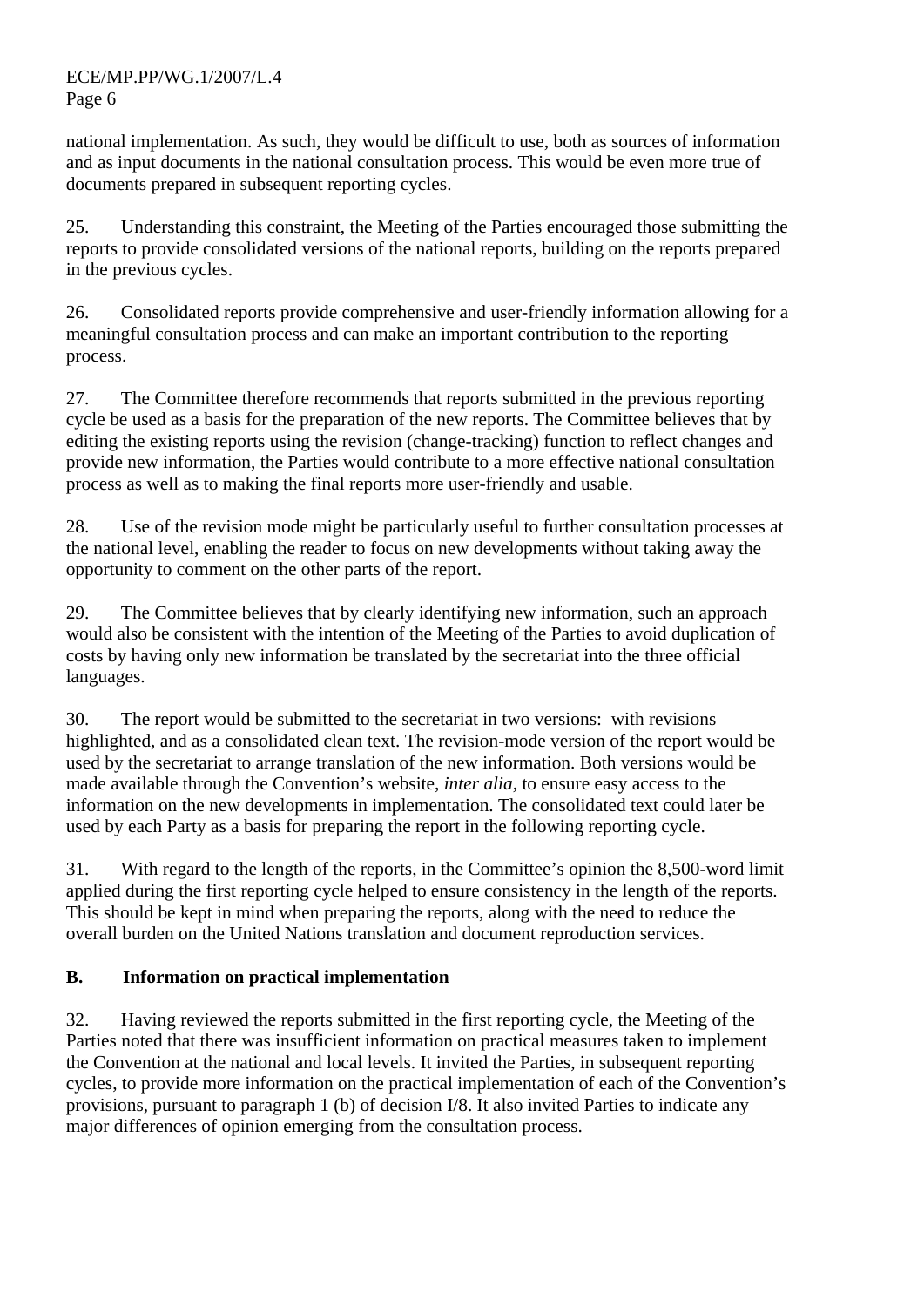33. This indicates that, among other things, some of the new information provided by the Parties pursuant to paragraph 7 of decision II/10 should relate to practical measures, institutional arrangements (such as establishing special posts or work units), establishment of relevant working groups, special budgetary allocations, and capacity-building actions (e.g. training events, training and analytical materials, support provided to NGOs) initiated or undertaken by the public authorities.

34. While environmental authorities will undertake many such activities, given the nature and scope of the obligations established in the Convention, the information should also reflect any such steps undertaken by other relevant ministries, agencies and authorities.

35. Additionally, clear references to sources of information in the report tend to facilitate a more effective national consultation process and make the end result more user-friendly.

## **C. Common or prominent areas of difficulties with implementation**

36. The Parties through decision II/10 and the Committee in its report to the second meeting of the Parties noted that information provided in some reports submitted in the first reporting cycle was rather general and did not address important but rather specific aspects of how certain provisions are applied (decision II/10, para. 5; ECE/MP.PP/2005/13, para. 50; and ECE/MP.PP/2005/18, para. 7).

37. The overall principle of the reporting requirements is that the Parties should address all the topics covered in the reporting format in sufficient detail. However, to reflect specific difficulties with or share a unique approach to implementation, a Party may wish address some issues or provisions in more detail.

38. To assist Parties in selecting issues they may wish to address in greater detail in their second round of reporting, the Committee would like to draw attention to some specific aspects of implementation that could be focused on in the reports. The annex to this document contains a checklist of issues that in the Committee's view would merit being addressed in greater detail in the national reports because of their importance for further work on implementation of the Convention.

39. The list is non-prescriptive. When preparing its report, a Party, rather than addressing in detail all the items on the list, might consider selecting those that are causing the most problems with implementation on the national level or for which it has developed particularly interesting implementation practice.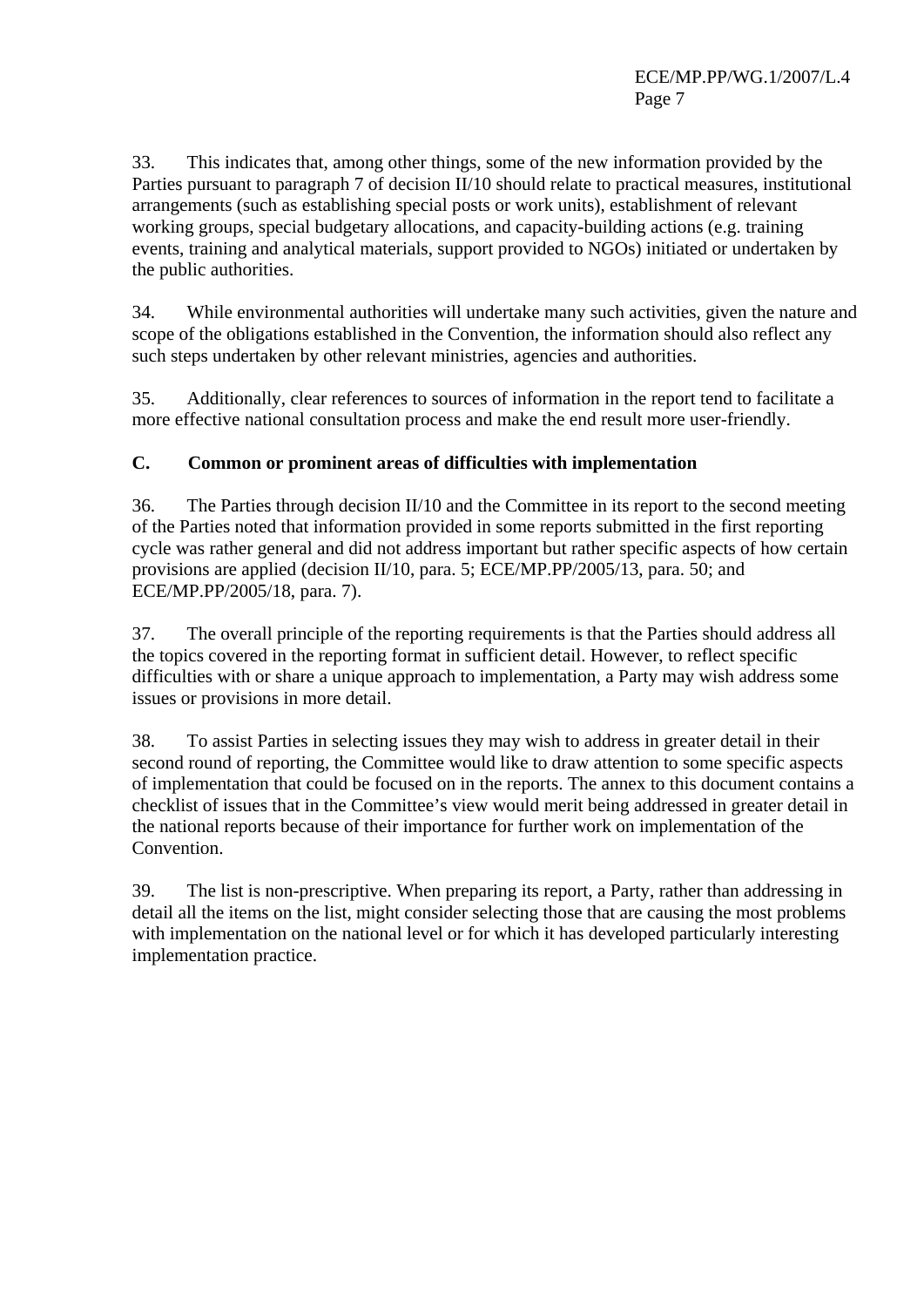ECE/MP.PP/WG.1/2007/L.4 Page 8 Annex

#### **ANNEX**

#### **LIST OF ISSUES FOR POSSIBLE CONSIDERATION IN PREPARING NATIONAL REPORTS**

#### **Article 3**

#### Paragraph 1: A clear, transparent and consistent framework to implement the Convention

- Have there been any legislative changes in non-environmental (sectoral) legislation significant for the environment that may *limit* public participation in certain cases (e.g. facilitating construction of highways or inland navigation issues)?
- Is there any mechanism in place to *monitor implementation* of the Convention's provisions and those of the relevant domestic legislation (e.g. information ombudsperson or commissioner)?

#### Paragraph 2: Assistance and guidance to the public in public participation matters

- Which principal legal tools does the *general administrative law* provide to facilitate exercise by the members of the public of their procedural rights? Does environmental legislation provide for any additional such tools?
- What are the *institutional and budgetary* arrangements for capacity building (e.g. public relations departments, information booths, full- or part-time officers)?
- Are there specific regulations and/or practices concerning capacity building *for public authorities* performing functions relating to the environment (e.g. water management, forestry, fishery authorities)?
- Are there specific training curricula *for judges* concerning environmental protection and issues addressed in the Convention?

#### Paragraph 3: Environmental education and awareness raising

- How do *curricula* of lower-, medium- and higher-level education institutions address environmental and governance issues, in particular those addressed in the Convention? Are there any institutional arrangements that deal with this matter (e.g. memoranda of understanding between ministries of environment and education)?
- Are there *awareness-raising campaigns* implemented by the environmental administration?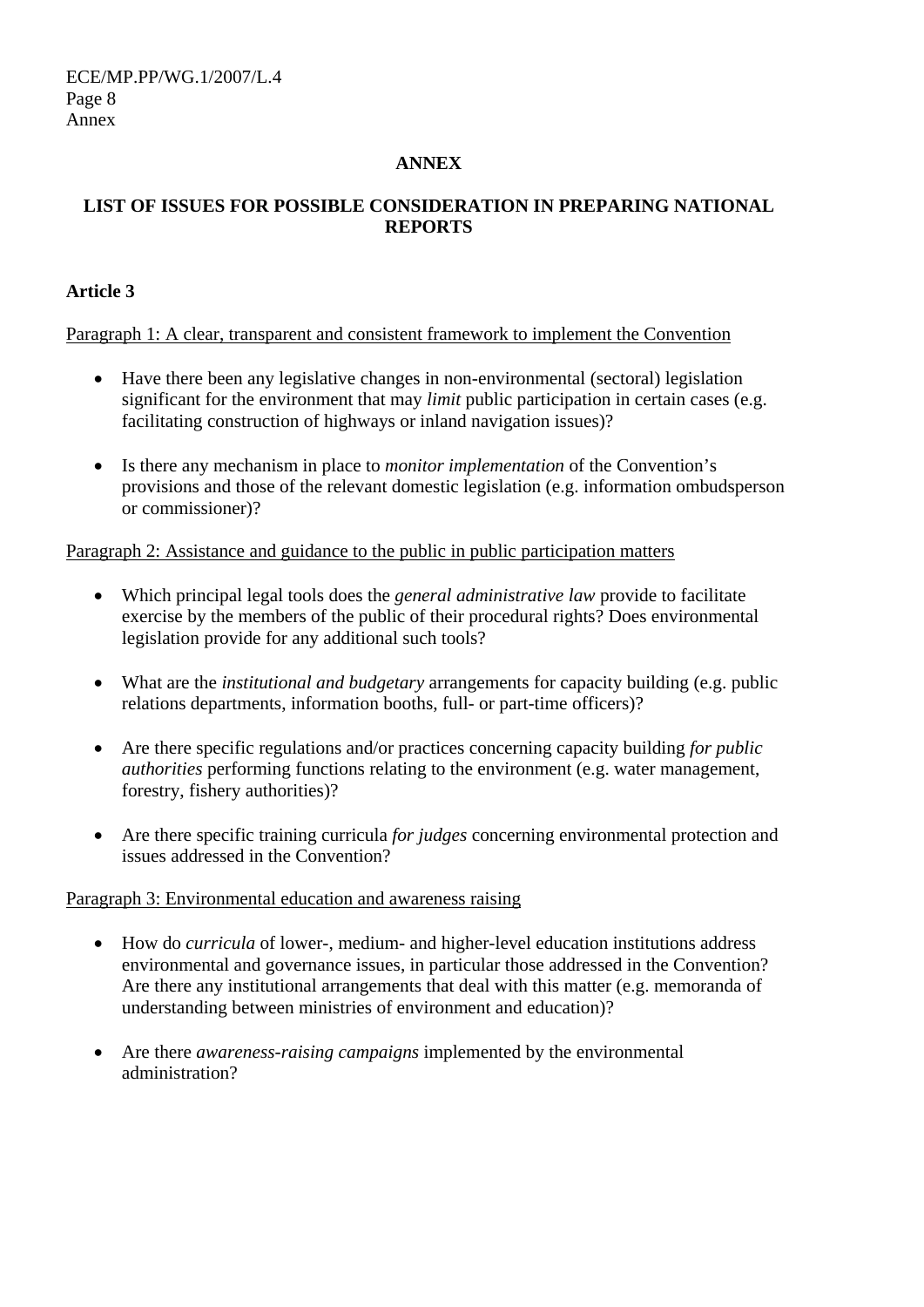- Are there any relevant capacity-building activities aimed at *journalists* and, if so, which institutions or organizations implement them?
- Do environmental *non-governmental organizations* (NGOs) participate in environmental awareness raising? If so, how do they do this, and what support do they receive from the government to implement such activities?

#### Paragraph 4: Support for environmental NGOs

- What is the level of complexity of the existing procedures for NGO *registration* (e.g. registration by a court or an administrative authority, length of procedure, expenses involved, required documentation, need of legal assistance)?
- Is there an established practice of *including NGOs* in environmental decision-making structures (committees, etc.)?
- How do any existing recognition and support measures address *local-level* and grassroots (community) organizations?
- Does the government provide *financial support* to environmental NGOs?

#### Paragraph 7: Public participation in international environmental decision-making processes

- Is there a practice of including NGO members in *delegations* representing the State in international environmental negotiations or in any national-level discussion groups forming the official position for such negotiations?
- What measures have been undertaken by the Party to implement the *Guidelines on Public Participation in International Forums* adopted at the second meeting of the Parties?
- Has there been *internal consultation* between the officials dealing with the Aarhus Convention and officials involved in other international forums in matters relating to the environment with regard to the implementation of the Guidelines?

#### Paragraph 8: Prohibition of penalization for public participation

- Have any *libel, slander* or similar provisions of civil or criminal law been used in the context of environmental decision-making processes?
- Have there been any cases of NGOs being ordered to pay *damages* (of a private entity or a public authority) in connection with their public interest environmental protection activities or litigation (e.g. due to a delay in a procedure)?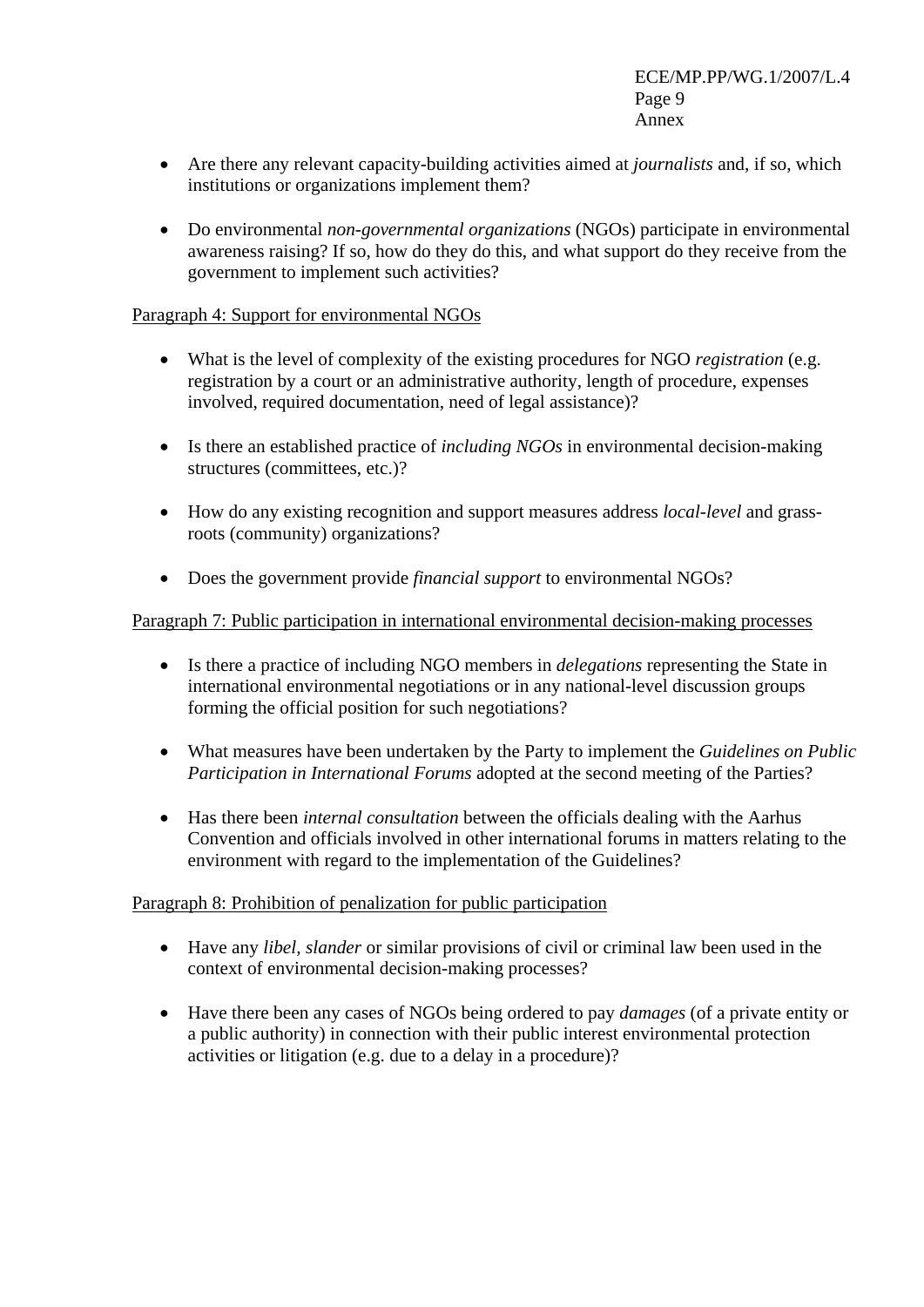ECE/MP.PP/WG.1/2007/L.4 Page 10 Annex

## **Article 4**

#### Paragraph 1, chapeau: Ensuring provision of information and other general issues

- Are public authorities required to *keep records* of information requests received and responses provided, including refusals? If so, is there a practice in place to periodically report on such activities?
- Is there a separate body that *oversees* matters of access to environmental information (e.g. a data protection ombudsperson or a commission on access to administrative documents)?

#### Paragraph 1 (a): The interest not having to be stated

- Is there a requirement or practice of requesting certain *basic data* from the applicant for administrative purposes (e.g. for budgetary purposes, record keeping, statistics)?
- Is there a mechanism in place to assist the original provider of information in identifying the applicants in cases of claims related to *misuse* of information?

#### Paragraph 2: Timeliness of information

- In addition to the specific deadline, is there a requirement to provide information *as soon as possible?*
- Are there separate deadlines for *refusals* to provide information or for other specific cases?
- What is the legal effect of a *failure to respond* to an information request?

#### Paragraph 3 (a): Information not in the public authority's possession

• What are the procedure and practice for handling situations when the public authority does not hold the requested information but *should have it* pursuant to the relevant legislation?

#### Paragraph 3 (b): Unreasonable or overly general requests

• Do public authorities have a responsibility to try to *clarify* with the applicant requesting the information any questions which appear unreasonable or too general?

#### Paragraph 3 (c): Confidentiality of administration

• What mechanisms are in place to ensure free expression of *professional opinion* by the officials involved in internal communications or in preparing the relevant materials?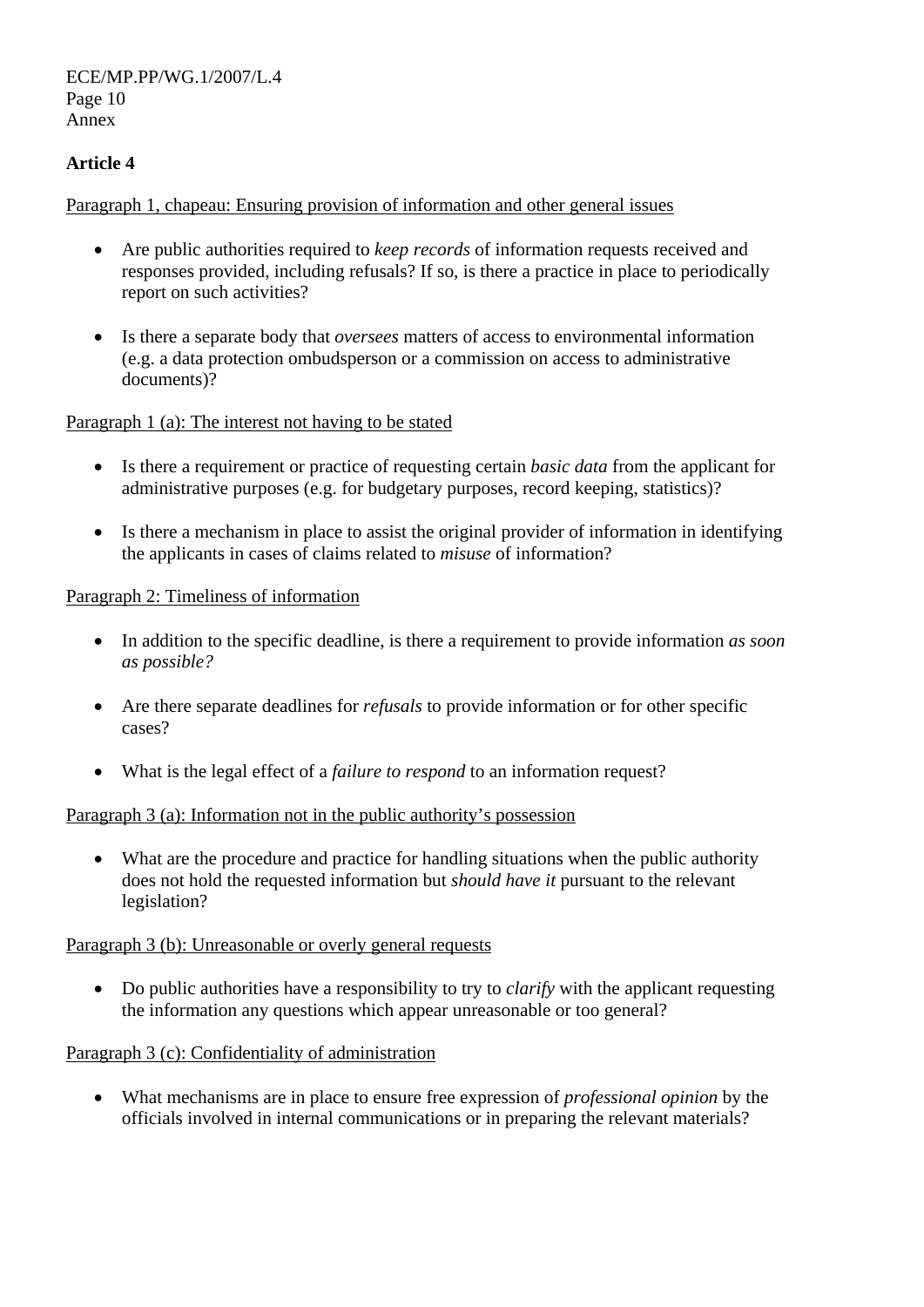• Can materials that directly or indirectly serve as a *basis* for an administrative decision be considered confidential?

#### Paragraph 4 (d): Commercial confidentiality

- Are *various categories* of confidentiality of commercial or industrial information defined by several laws (e.g. trade law, civil law, commercial law, business law, company law, competition law, banking law, insurance law), and are these definitions in harmony with each other and with the Convention?
- Does the original provider of information have to *justify* the existence of a potential adverse effect that a public release of information might have on a legitimate economic interest?

#### Paragraph 4 (f): Personal data

- How does the national legislation *define* personal data?
- Can a *legal person* (entity) have personal data protection?

#### Paragraph 4 (general)

- Does confidentiality of classified information *remain protected* after such information has been made public through other means?
- Does the national legislation envisage a strict classification of certain types of information as confidential, or is there a requirement to *balance the argument* for and against the disclosure individually in each case?

#### Paragraph 5: Forwarding requests submitted to the wrong authority

• How are the deadlines referred to in article 4, paragraph 2, applied in cases where a public authority does not hold the information requested and forwards the request to another authority?

#### Paragraph 8: Charges

- Are charges for public information services regulated *uniformly* (e.g. in a published table of charges or fees)? If not, are there large differences between charges for information in different sectors?
- Is there a charge for supplying information? If yes, what is the cost or range of costs *per page* for having official documents copied?
- Is there a requirement and/or practice with regard to waiving or partially waiving the charges (e.g. by determining preferential rates for certain users or purposes)?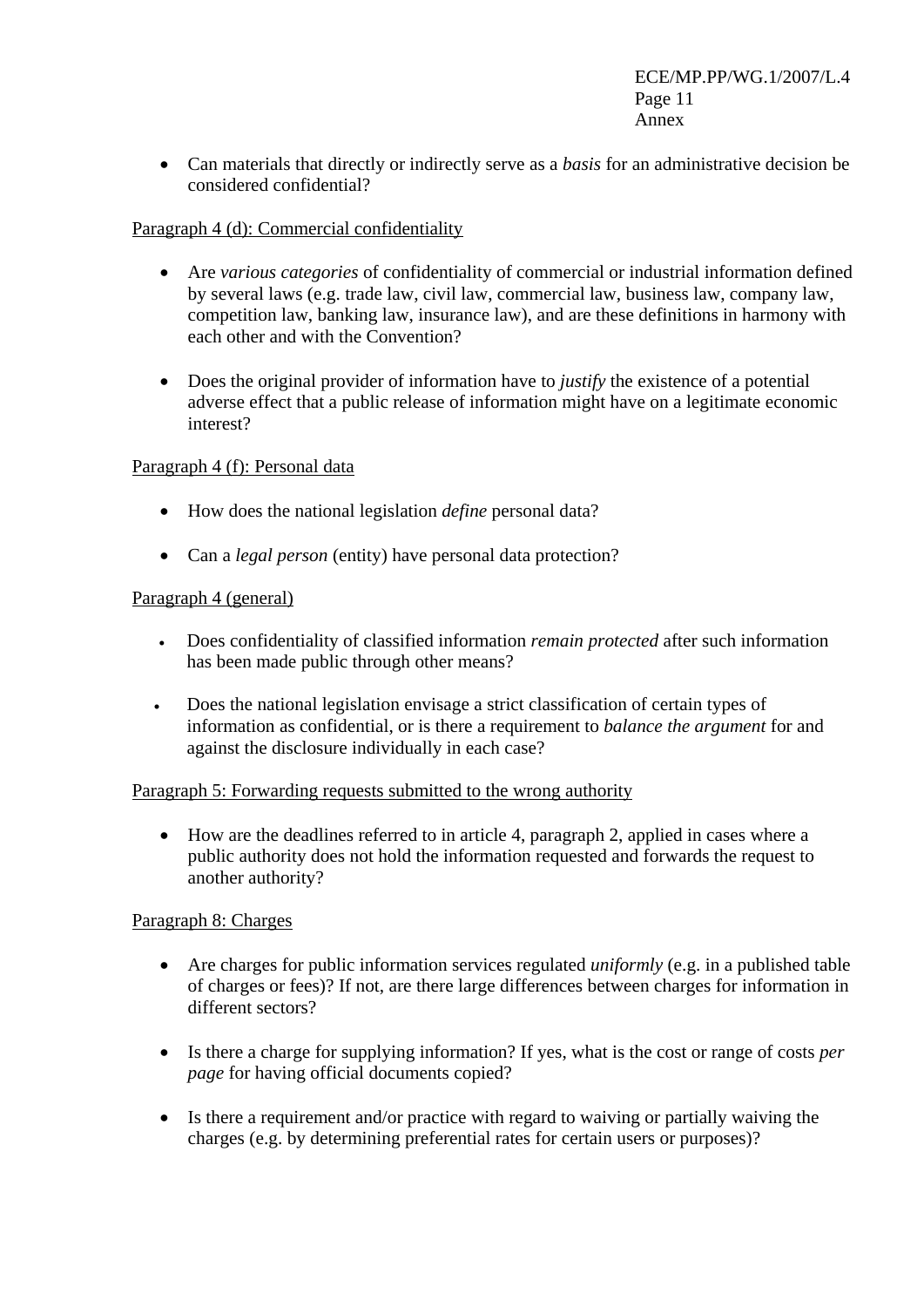ECE/MP.PP/WG.1/2007/L.4 Page 12 Annex

> • Is there a differentiation between the limited charges for making and providing copies of information that is and/or is required to be in the possession of a public authority and any *additional services* (e.g. research, compilation of data not required by laws)?

## **Article 5**

#### Paragraph 1 (a) and (b): Existence and quality of environmental data

- Is there an institutionalized system of *data transfer* between the authorities of several branches of administration? If yes, what are the main features of the system (e.g. is environmental data provided free of charge within the system)?
- Do various levels and kinds of environmental and sectoral authorities operate *parallel* data-processing systems? If so, are there any measures to make the information flow more effective and harmonize the data (e.g. linking several databases together, using standard definitions or operator codes)?
- Are there mechanisms in place to ensure or control the *quality* (accuracy, categorization, comparability and timeliness) of environmental data included in the databases?
- Is certain information provided in *real-time* mode (e.g. information on air quality in larger cities)?

#### Paragraph 1 (c): Environmental emergency information

- How is communication of information to the public covered under the *emergency planning* legislation? Are there measures in place to coordinate emergency information dissemination efforts of the participating authorities?
- Do *polluters* have an obligation to directly inform the public in emergencies?
- Is there a legal requirement and/or practice to disseminate *post-emergency* information (e.g. information about responsible parties, causes of the emergency, measures taken to prevent future accidents)?

#### Paragraph 2: Information on the type and scope of the available environmental information and practical arrangements for information dissemination

• Is there an environmental *meta-database* (e.g. a catalogue of environmental data sources)?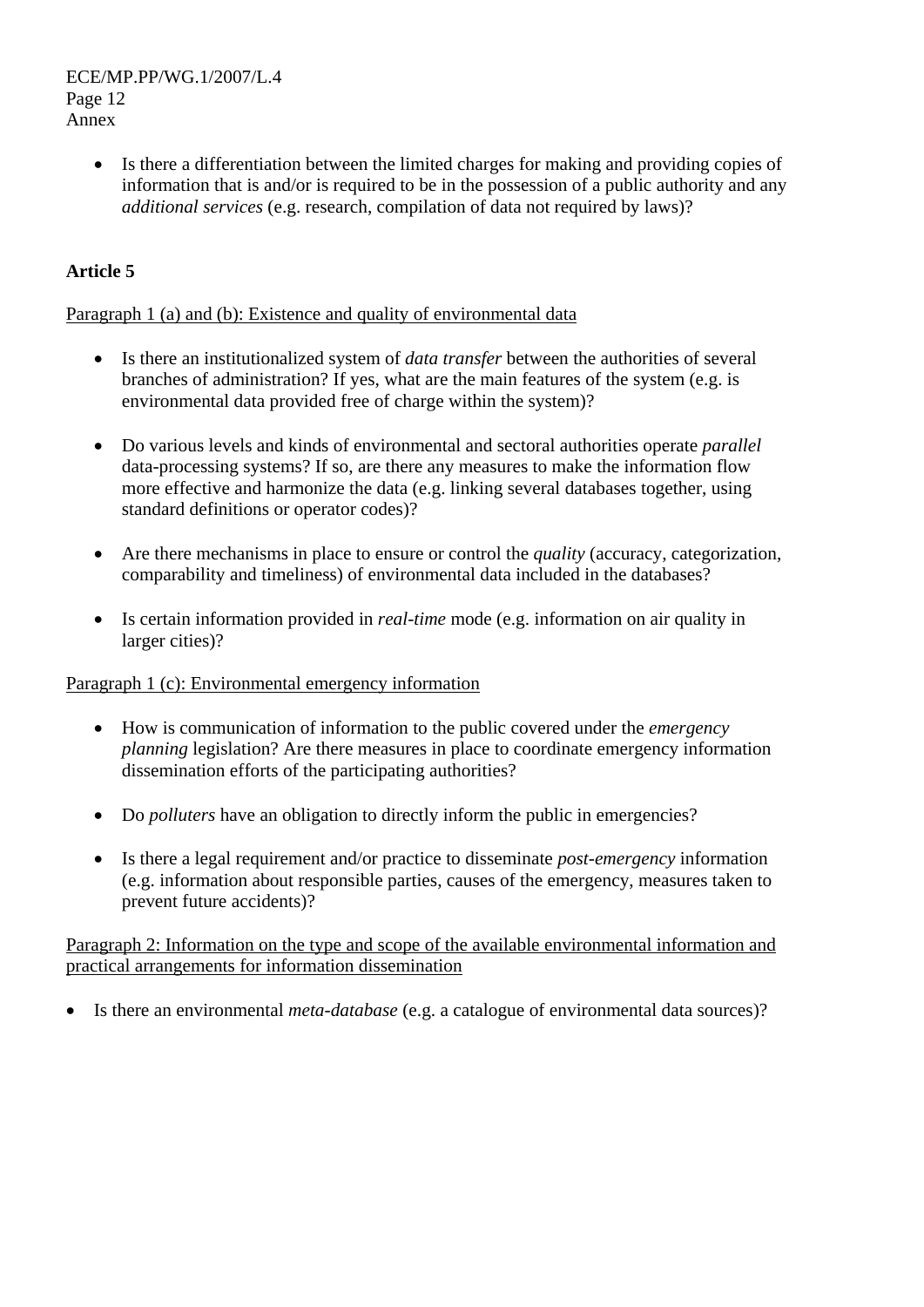#### Paragraph 5: Dissemination of information: strategic and normative materials

• Are environmental laws, strategies, policies, international agreements and the like, as well as information about their implementation, *widely and easily* accessible for the public?

#### Paragraph 6: Encouraging operators to actively disseminate information

• Are there any measures of the kind referred to in this paragraph that have been specially designed for *small and medium-size enterprises*?

#### Paragraph 7: Dissemination of information: facts, analyses, explanatory materials and information on the performance of public functions relating to the environment

• What kinds of environmental *facts, analyses and explanatory materials* are being published?

#### Paragraph 8: Product information

• Is there a legal requirement and/or practice of *public participation* in awarding or monitoring the use of eco-labels?

#### Paragraph 9: Pollutant release and transfer registers (PRTRs)

- Please describe briefly your progress towards ratification of the *Kiev Protocol*.
- If a PRTR system is already in place, what are its *outstanding features* (unique to the given Party, elements additional to those of the Protocol or the EC Regulation)?
- Have the PRTR reporting obligations been *harmonized* with the other existing environmental and related reporting obligations (e.g.  $CO<sub>2</sub>$  reporting, chemical safety, accident prevention) to reduce parallel reporting?

#### **Article 6**

#### Paragraph 1: Activities falling under article 6

- Does national legislation or practice apply the procedures of article 6 of the Convention exclusively to decision-making requiring an environmental impact assessment (EIA) or also to *other types* of decision-making?
- In case a number of *consecutive decisions* are required in order to permit a proposed activity listed in annex I (e.g. a planning permission, a construction consent, an environmental permit, a mining license), does the legislation require public participation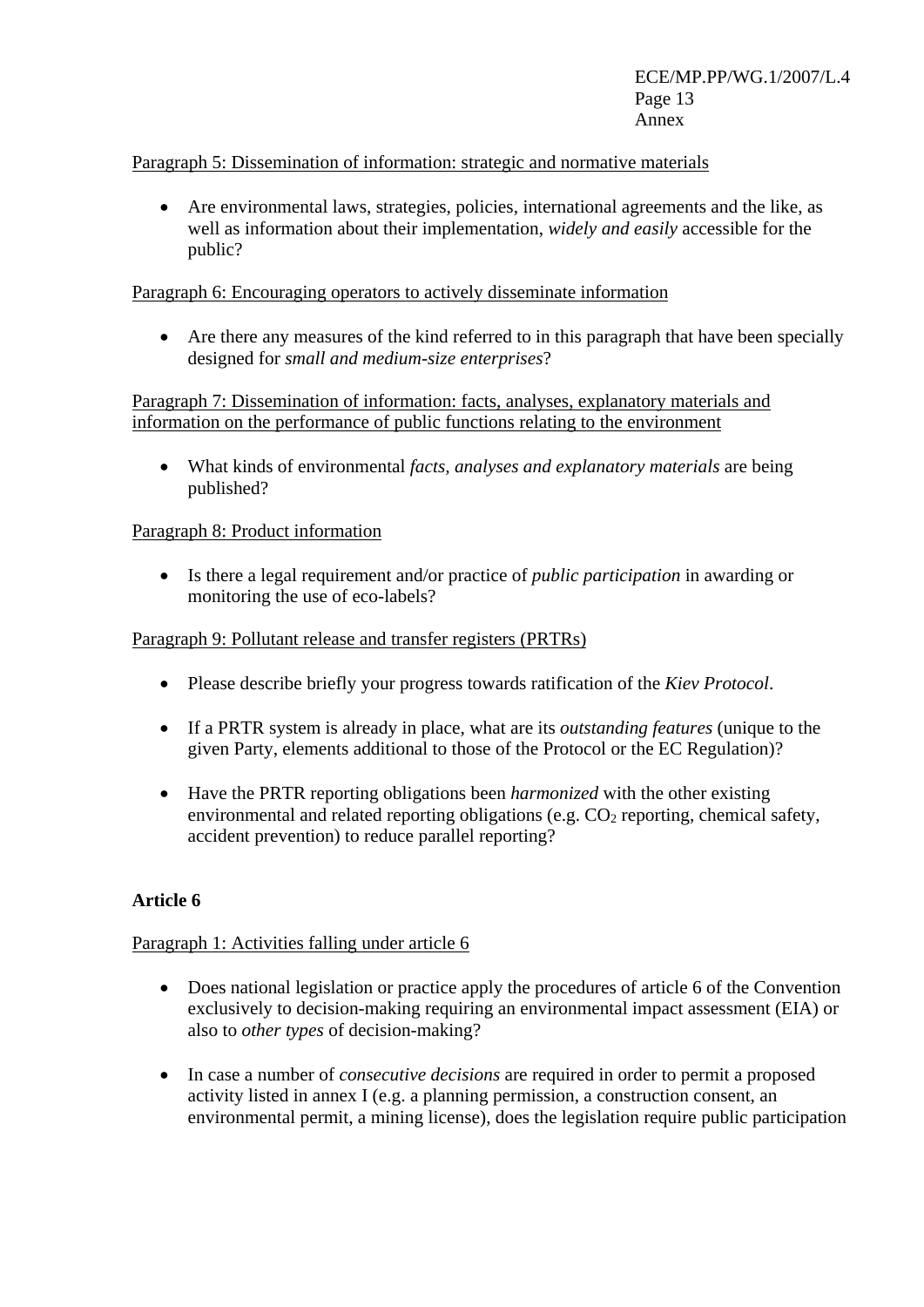ECE/MP.PP/WG.1/2007/L.4 Page 14 Annex

> only in relation to one of such decisions (which one?), some of them (which ones?) or all of them?

#### Paragraph 2: Notification of the public concerned

- Does the national law define the *public concerned* and, if so, *how*?
- Are any special measures taken to *encourage* public participation in the most significant environmental decision-making cases?
- What is the *legal effect* of failing to duly notify the public concerned?

#### Paragraph 3: Time frames for public participation

- How much time is usually allocated for public consultation? Is there a *minimum* period prescribed by law?
- What are the *time frames* for:
	- o notifying the public about the availability of the relevant information?
	- o the public to access the relevant information, form its opinion and submit its comments?
	- o notifying the public about the commencement of public hearings?

#### Paragraph 4: Early public participation

- Does the law clearly identify *specific stage(s)* of a decision-making procedure at which the public notification shall take place?
- Is public participation provided for in the *screening and/or scoping* phase of an EIA procedure?
- Does public participation in a decision-making process for proposed activity which is subject to an EIA take place at a stage when *alternatives* are still open?

#### Paragraph 5: Encouraging prospective applicants to enhance public participation

• What is the developer's role in *organizing* public participation during the decisionmaking procedure?

#### Paragraph 6: Ensuring access to information relevant to decision-making

• Have there been cases where a complete set of *EIA documentation* was classified on the basis of commercial confidentiality or intellectual property rights?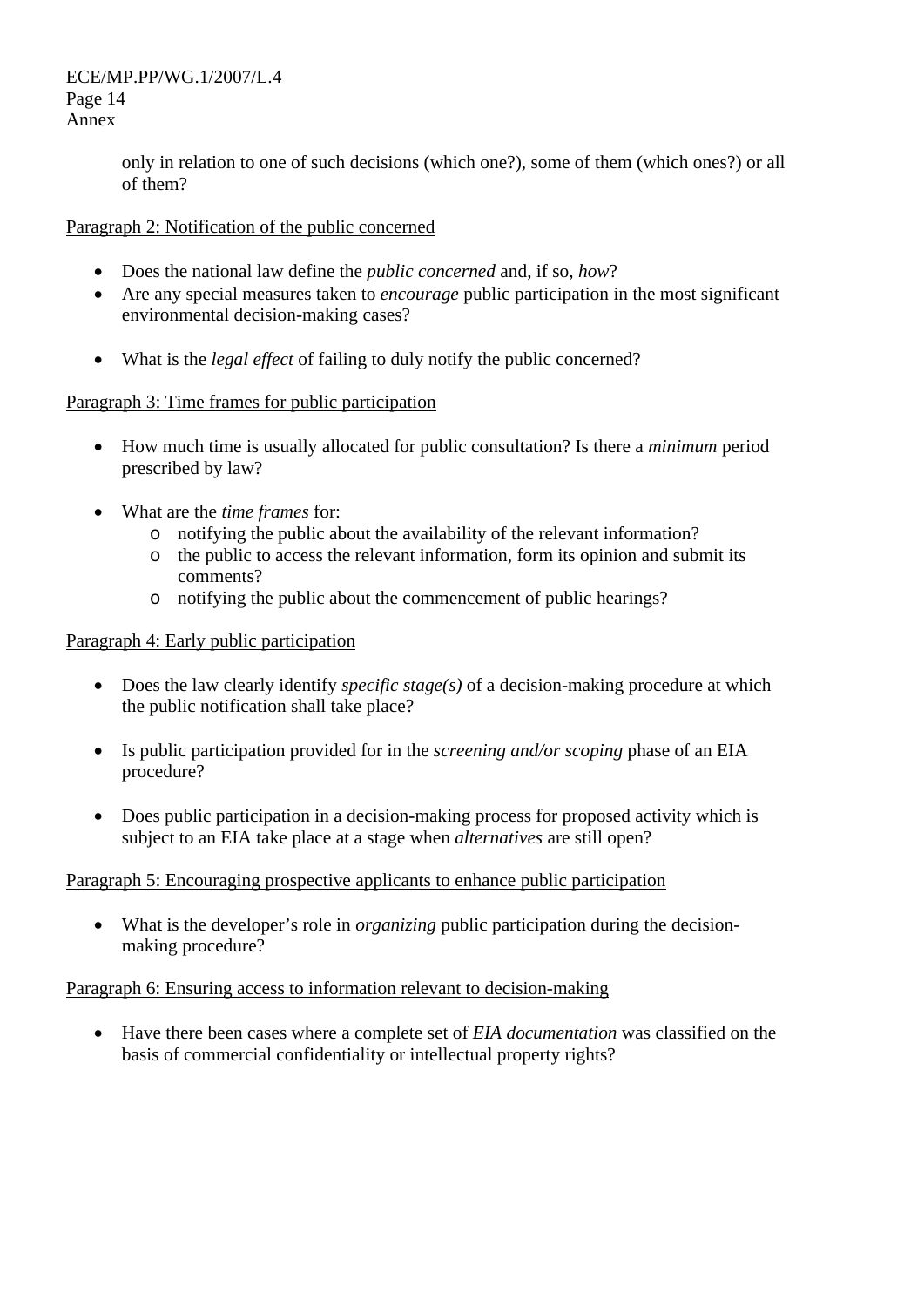#### Paragraph 7: Public comments

• What role do *multilateral discussion techniques* (e.g. public hearings, clarification meetings) play in the environmental decision-making procedures?

#### Paragraph 8: Taking due account of the results of public participation

- Are there practical techniques for taking due account of public comments in cases where *many comments* have been received? Are there legal regulations to this end?
- Can *public comments* which have already been submitted be viewed by other members of the public throughout the commenting procedure?

#### Paragraph 9: Information about the decision

• Does the *reasoning* part of the decision refer to the factual, professional and legal arguments raised in the procedure? If not, can such omissions be challenged under the procedure referred to in article 9, paragraph 2 of the Convention?

#### Paragraph 10: Public participation in reconsideration or updating of the decision

• What kinds of changes in the operating conditions of an activity falling within the scope of paragraph 1 of article 6 qualify as *significant* and therefore lead to a new decisionmaking procedure where public participation should be provided for?

#### **Article 7**

- What are the most important differences between *definitions of plans, programmes and policies* according to the national legislation (e.g. in scope, in details, in binding force)?
- Which types of strategic decisions are considered to be "*relating to the environment*"?

#### **Article 8**

- Are there any requirements for public participation at the *conceptual stage* of the legislative procedure?
- What are the *time limits* given to the members of the public to form their opinion?
- Are drafts regulations and rules available through the *Internet*?
- Are the public comments received in the course of the participation process under article 8 of the Convention *communicated* to the legislature?